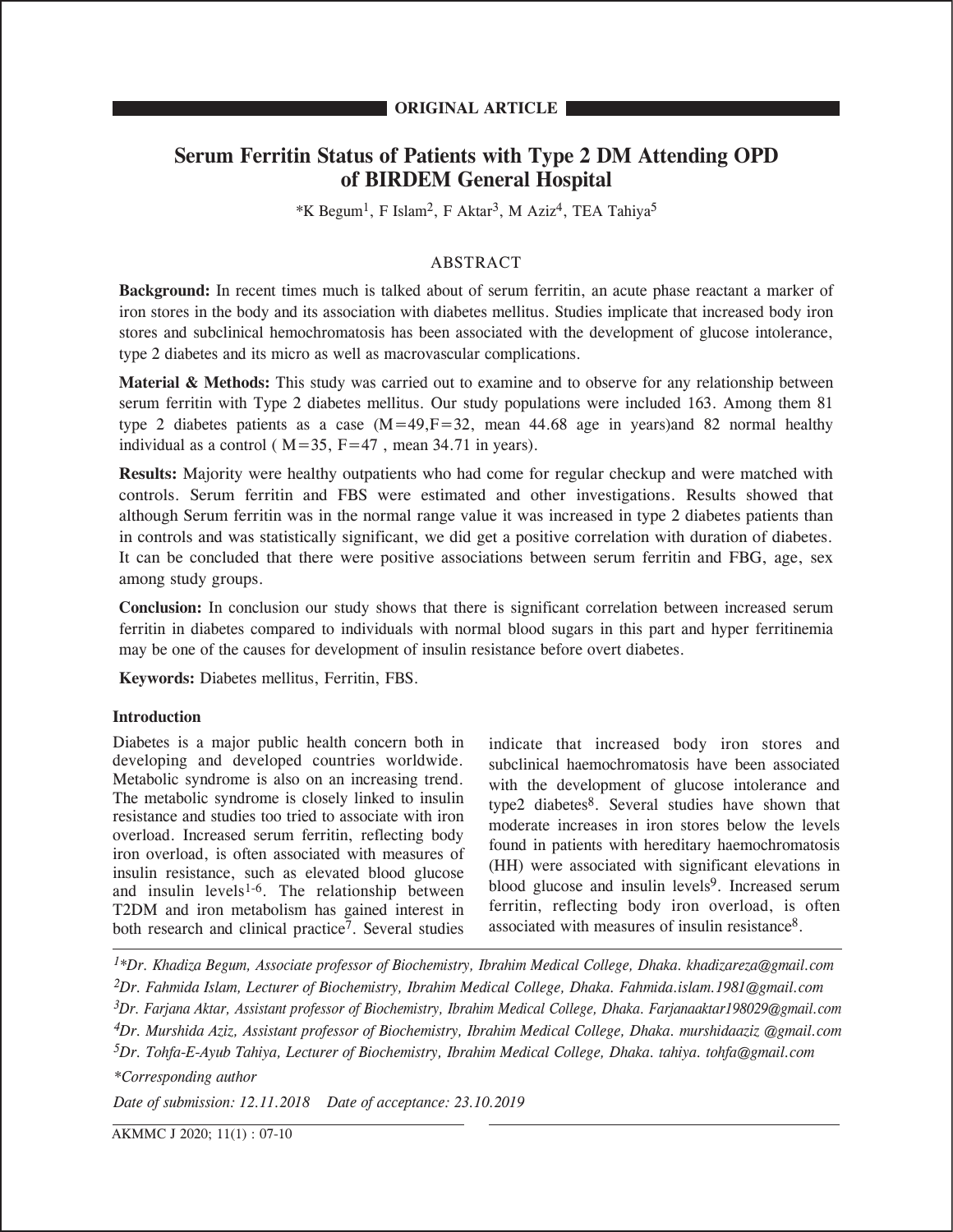We aimed to evaluate the association between serum ferritin concentration and the complications and nature of diabetes mellitus (DM). We examined association of ferritin concentration, fasting and glucose levels in 81 patients with type 2 diabetes mellitus and 82 healthy controls.

We under took this study to know serum ferritin levels in diabetes and to determine whether it just an association or it contributes to development of insulin resistance. In conclusion, this study showed an independent positive association between serum ferritin concentration and markers of glucose homeostasis.

# **Methods**

The study was designed as a case control study. The study was conducted over a period of six months. The total study populations were 163. Among them 81 type 2 diabetes patients who were treated on an outpatient basis in BIRDEM General Hospital were included in the study as a case and 82 healthy outpatients who had come for regular checkup as matched with controls. Age and sex matched normal healthy controls were selected for study.

# *Inclusion criteria*

Case : Type 2 diabetes mellitus patient was a group between 20 to 50 years of aged.

Control: Healthy control was another group between 20 to 50 years of aged.

# *Exclusion criteria*

- Anemia of any cause
- Serious infections
- Chronic kidney disease
- Chronic liver disease
- On corticosteroid therapy.

# *Data collection*

A detailed proforma was filled up for each patient which included age, sex, past history of coronary artery disease, cerebrovascular accident, history of hypertension. The age of onset and duration of diabetes was recorded. Also recorded was treatment history of patient whether on oral hypoglycemic agents, insulin or diet control alone. Laboratory parameters including Serum ferritin, fasting blood sugar for all patients and other investigations done where ever required.

Serum ferritin was done by Enzyme-Immunoassay (EIA) for the quantitative determination. For this ferritin estimation in human serum store at  $2^{\circ}C$  to 8oC. (Ref white, D.Kramer, D., Johndon, G., Dick. F and Hamilton, H. Am. J. Clin. Path. 72- 346;1986). Serum fasting glucose were estimated by glucose oxidase (GOD) enzymatic method ( Ref Kaplan L.A. Glucose Kaplan A *et al.* Clin Chem The C.V Mosby Co. St Lois Torento. Princeton 1984; 1032-1036.) Blood sample was collected from patients after an overnight (8-12hr) fasting. Statistical analysis was done using SPSS software.

# **Results**

The age of our study were between 20 to 50 in years in case of both diabetic patients and healthy individual. The mean age group of patients with diabetes was 44.68 years and that of the controls is 34.71 years. The duration of diabetes was between 5 to 10 years. Diabetic patients were on oral hypoglycemic agents.

**Table 1:** Serum ferritin levels in the study population

| Groups  | <b>Serum ferritin</b><br>(Mean $\pm$ SD) |      | p       |  |
|---------|------------------------------------------|------|---------|--|
| Cases   | p $110.7 \pm 65.75$                      | 2.65 | $0.01*$ |  |
| control | $74.07 + 29.09$                          |      |         |  |

Table 1 shows the comparison of serum ferritin in case and controls, there is statistical significant increase in diabetics with  $p < 0.01$ .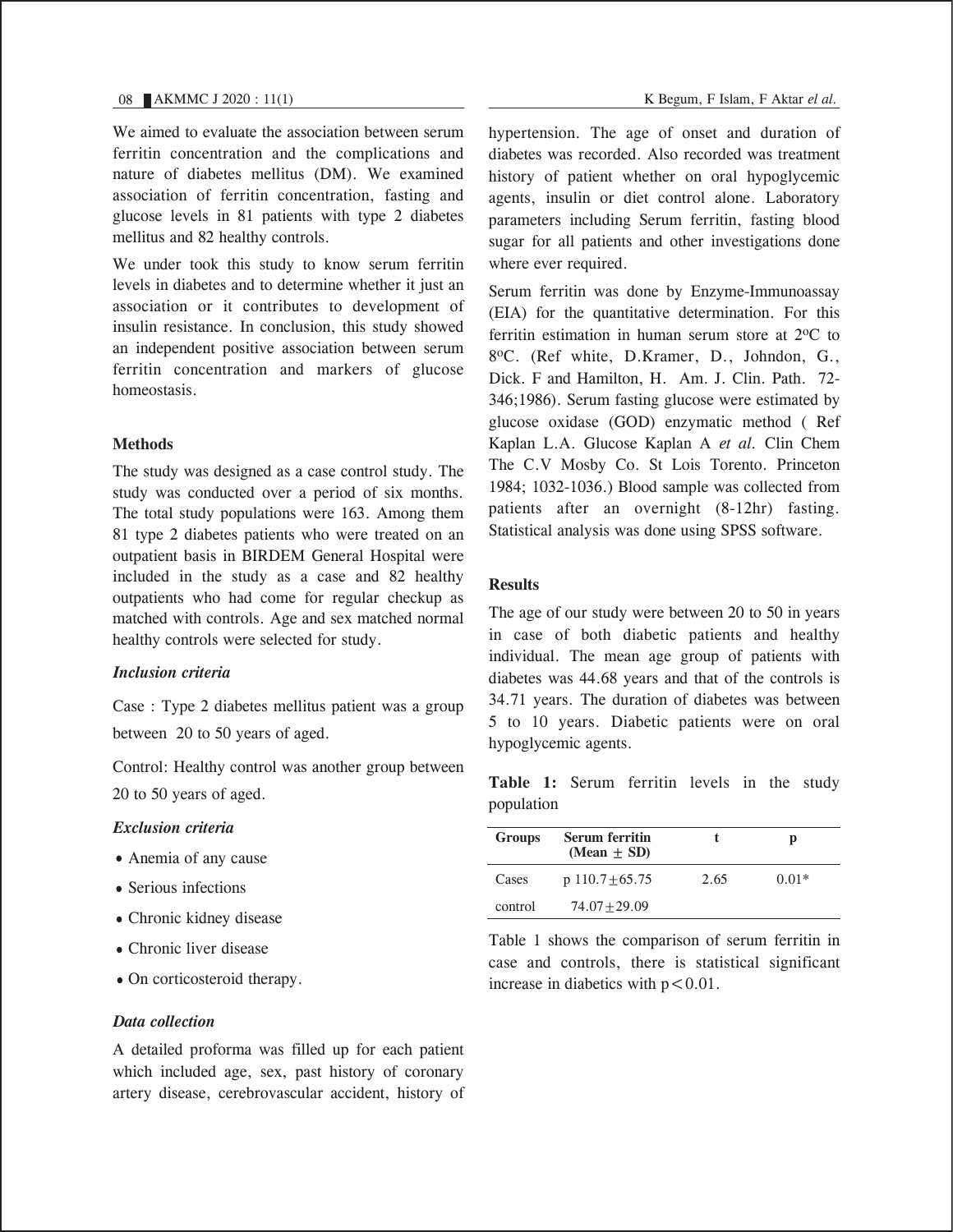| <b>sex</b> |                        |                 | N        | <b>Mean</b>          | Std.<br><b>Deviation</b> | <b>Std Error</b><br><b>Mean</b> |       | P    |
|------------|------------------------|-----------------|----------|----------------------|--------------------------|---------------------------------|-------|------|
|            | female Age (yr)        | Case<br>control | 32<br>35 | 43.50<br>34.57       | 7.675<br>7.531           | 1.357<br>1.273                  | 4.803 | .000 |
|            | Ferritin<br>(ng/dl)    | Case<br>control | 32<br>35 | 163.0469<br>139.8671 | 137.03658<br>235.39349   | 24.22487<br>39.78876            | .487  | .628 |
|            | <b>FBG</b><br>(mmol/l) | Case<br>control | 32<br>35 | 9.1944<br>4.0000     | 7.05515<br>.77308        | 1.24719<br>.13067               | 4.330 | .000 |
| male       | Age $(yr)$             | Case<br>control | 49<br>47 | 45.45<br>34.81       | 5.899<br>8.179           | .843<br>1.193                   | 7.333 | .000 |

**Table 2:** Shows serum ferritin and FBS among case and control

Table 2. shows the association of serum ferritin and FBS in diabetic patient compare to healthy persons, there is statistical significant increase of serum ferritin in diabetics with  $p < 0.01$ .



**Fig 1:** Shows that there was increase in serum ferritin levels in type 2 DM compared to control study.



Fig II: Pie diagram shows Serum ferritin level in patients with diabetes mellitus compare to healthy control persons.

#### **Discussion**

Serum ferritin, a reflector of body iron stores was increased in diabetic patients compared to controls and this association was of statistical significance and shown in all these studies<sup>1-6</sup>. The mechanism for the association between ferritin and type 2 diabetes is not established, but iron deposition in the liver may cause insulin resistance by interfering with the ability of insulin to suppress hepatic glucose production<sup>10,11</sup>. Iron is auto-oxidized to form highly reactive, lipid-soluble iron-oxygen complexes. These free radicals are powerful pro-oxidants, which can change membrane properties and result in tissue damage<sup>12,13</sup>. Oxidative stress can also lead to hyperglycemia through disturbed glucose metabolism $13$ . In addition, iron accumulation in hepatocytes may interfere with the insulin-extracting capacity of the liver $11,13$ , and affect insulin synthesis and secretion in the pancreas. This possibly reflects that it may be an emerging risk factor among already existing and established etiologies, risk factors of the disease. Iron excess probably contributes insulin resistance and subsequently to decreased insulin secretion<sup>13</sup>. Serum ferritin levels increased as the duration of diabetes increased as in Sumeshraj *et al.*1 and other similar studies<sup>6,11</sup>. Our study correlated well with Raj S *et al.*<sup>1</sup> study and all other studies<sup>1,3,6,11</sup>. No correlation was found with BMI, age, sex, dyslipidemias and  $HbA_{1c}$  as in few studies<sup>1</sup>.

# **Conclusion**

In conclusion our study shows that there is significant correlation between increased serum